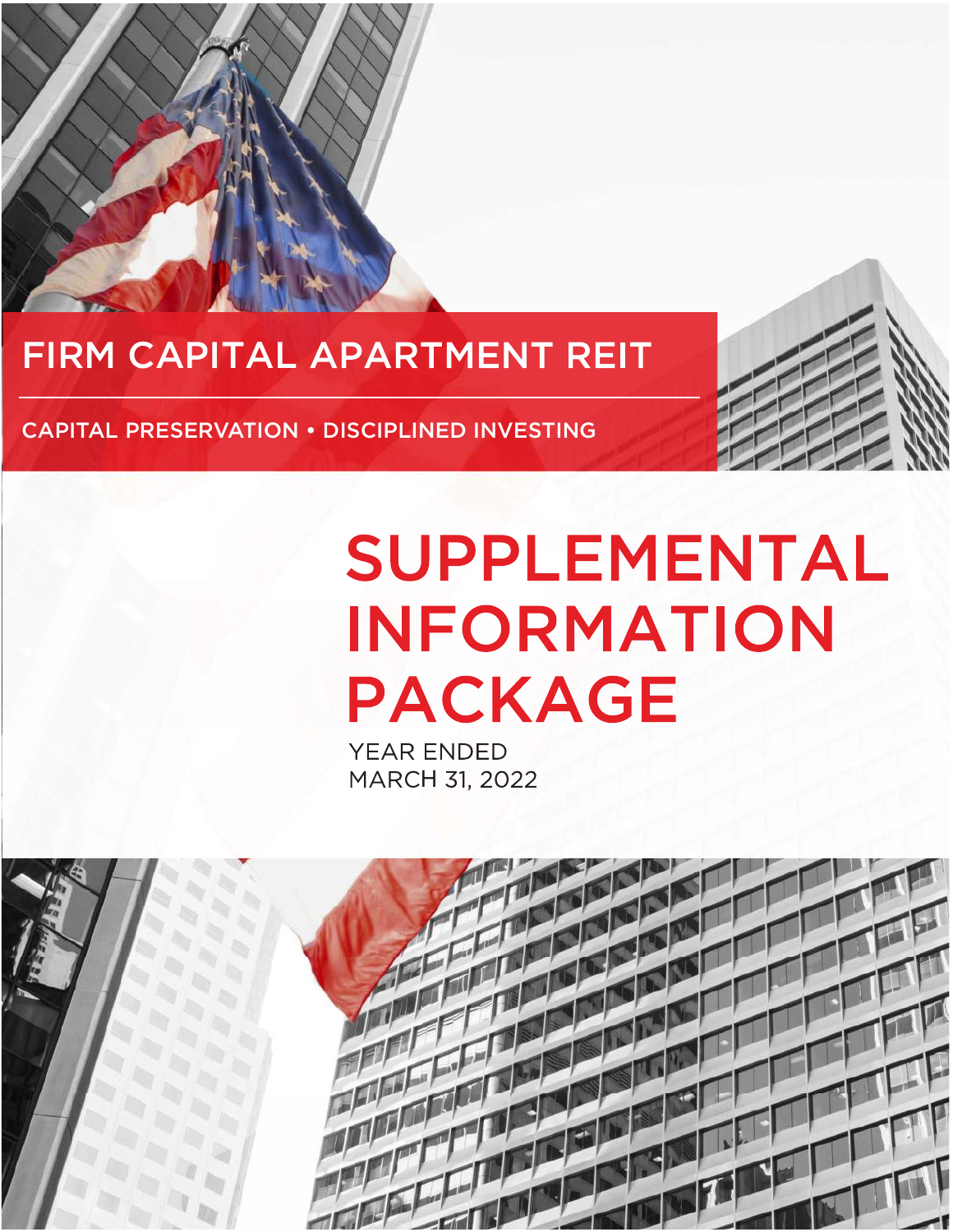All figures in \$USD unless otherwise noted.

#### INVESTMENT STRATEGY

### (i) Wholly Owned Real Estate Investments:

The Trust opportunistically acquires 100% of multi-family residential real estate assets in large core markets on an accretive basis and when the Trust's cost of equity is compelling. Continuing growth in this investment category will require the Trust to raise additional capital through either the private and/or public debt and equity capital markets.

#### (ii) Joint Venture Real Estate Investments:

The Trust has successfully utilized a joint venture strategy with partners who bring strong, local expertise in its core and non-core markets. The Trust strives to have a minimum 50% ownership interest and will fund the equity in a combined preferred/common equity investment structure. The preferred equity provides a fixed rate of return resulting in a secured structure ahead of the partner's ownership interest, while the common equity provides an upside return for investors as the investment meets its targeted objectives. The joint venture strategy de-risks the Trust's investment.

#### (iii) Preferred Capital Investments:

The Trust, using Firm Capital's 30-year plus experience as a leader in the mortgage lending industry, provides preferred capital secured by multi-family residential real estate properties. Preferred capital investments continue to provide attractive, risk adjusted returns for the Trust. Preferred capital ranks ahead of equity, and behind secured debt in the capital structure of a real estate investment. These types of investments typically generate a higher yield and an overall better risk-adjusted return for the Trust than the underlying real estate when real estate valuations are at a premium or high cost of borrowing for the 1<sup>st</sup> mortgage. In the near term, the Trust expects to continue to increase its allocation to this investment class.



Firm Capital Apartment Real Estate Investment Trust • Q1/2022 • Page 2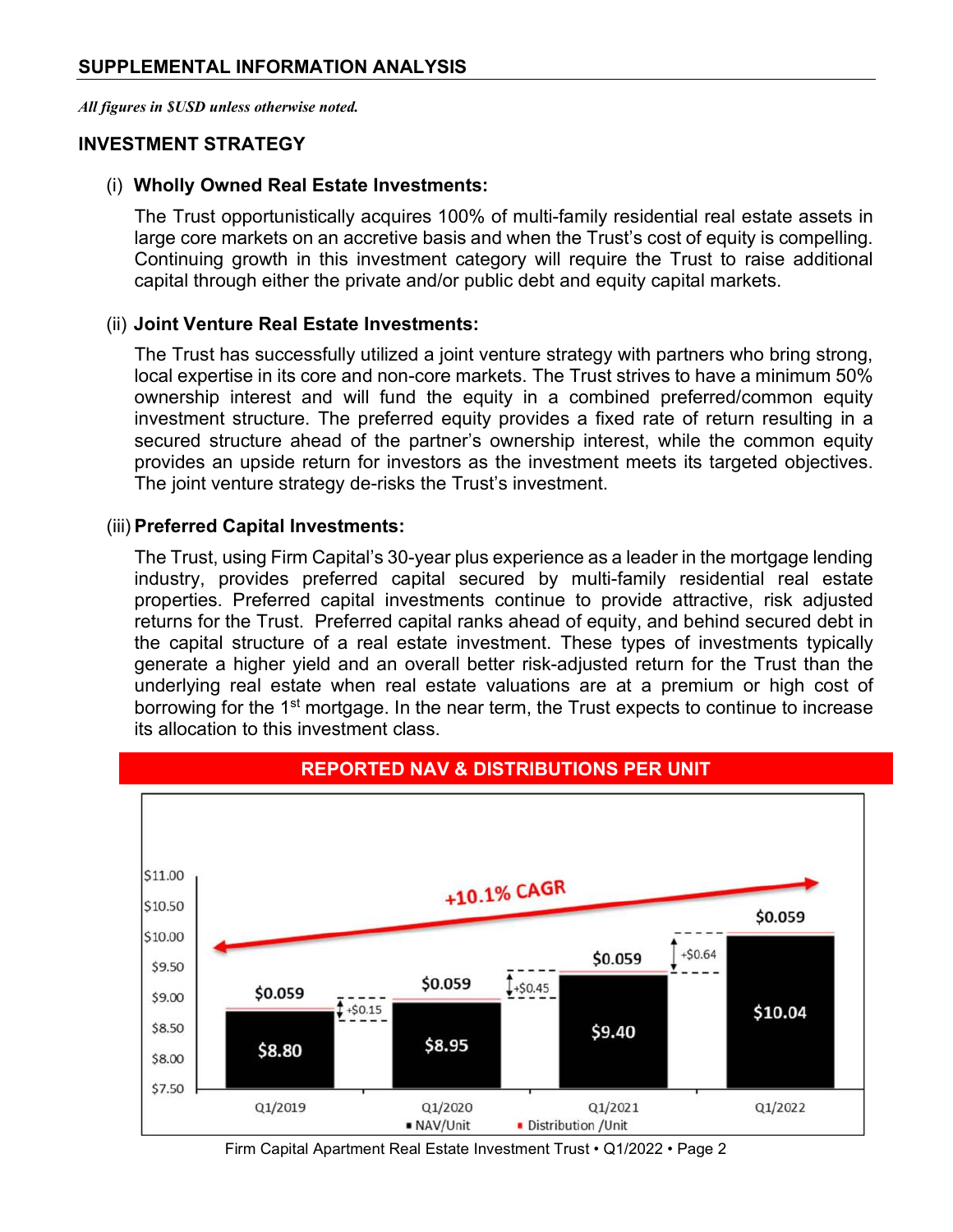As of March 31, 2022, the Firm Capital Apartment Real Estate Investment Trust has invested in the following U.S. Multi- Residential Real Estate Investments:

- Wholly-Owned Real Estate Investments: 750 units located in Austin, Texas, Sunrise, Florida and Irvington, New Jersey.
- Joint Venture Real Estate Investments: 1,096 units located in New York City, Hartford, Connecticut, Brentwood, Maryland, Canton, Georgia and Houston, Texas, Maryland.
- Preferred Capital Investments: Loan investments on 1,405 units in New York City and Houston, Texas.

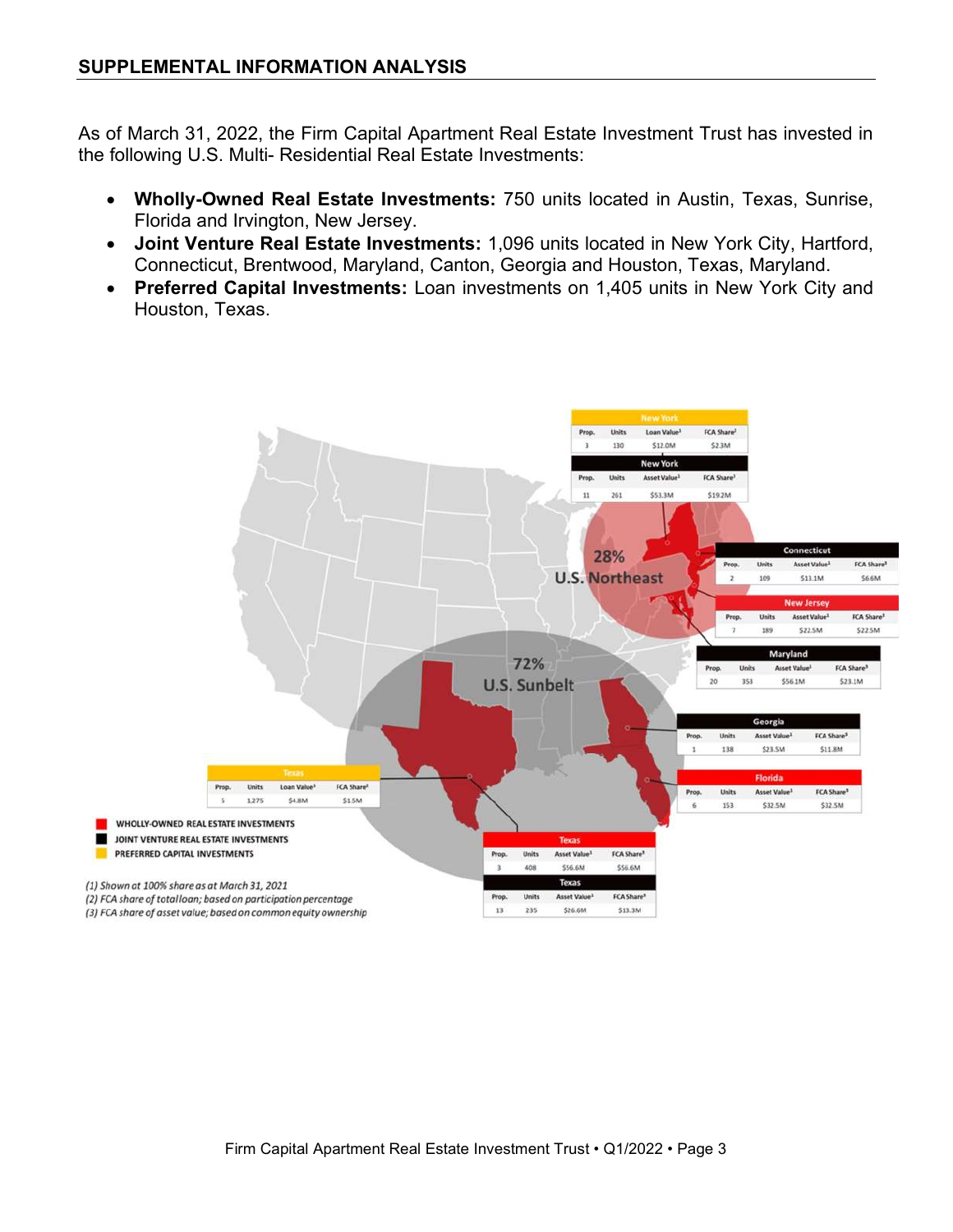#### INVESTMENT PORTFOLIO BY GEOGRAPHY AND INVESTMENT TYPE



#### INVESTMENT PORTFOLIO COMPOSITION



Firm Capital Apartment Real Estate Investment Trust • Q1/2022 • Page 4